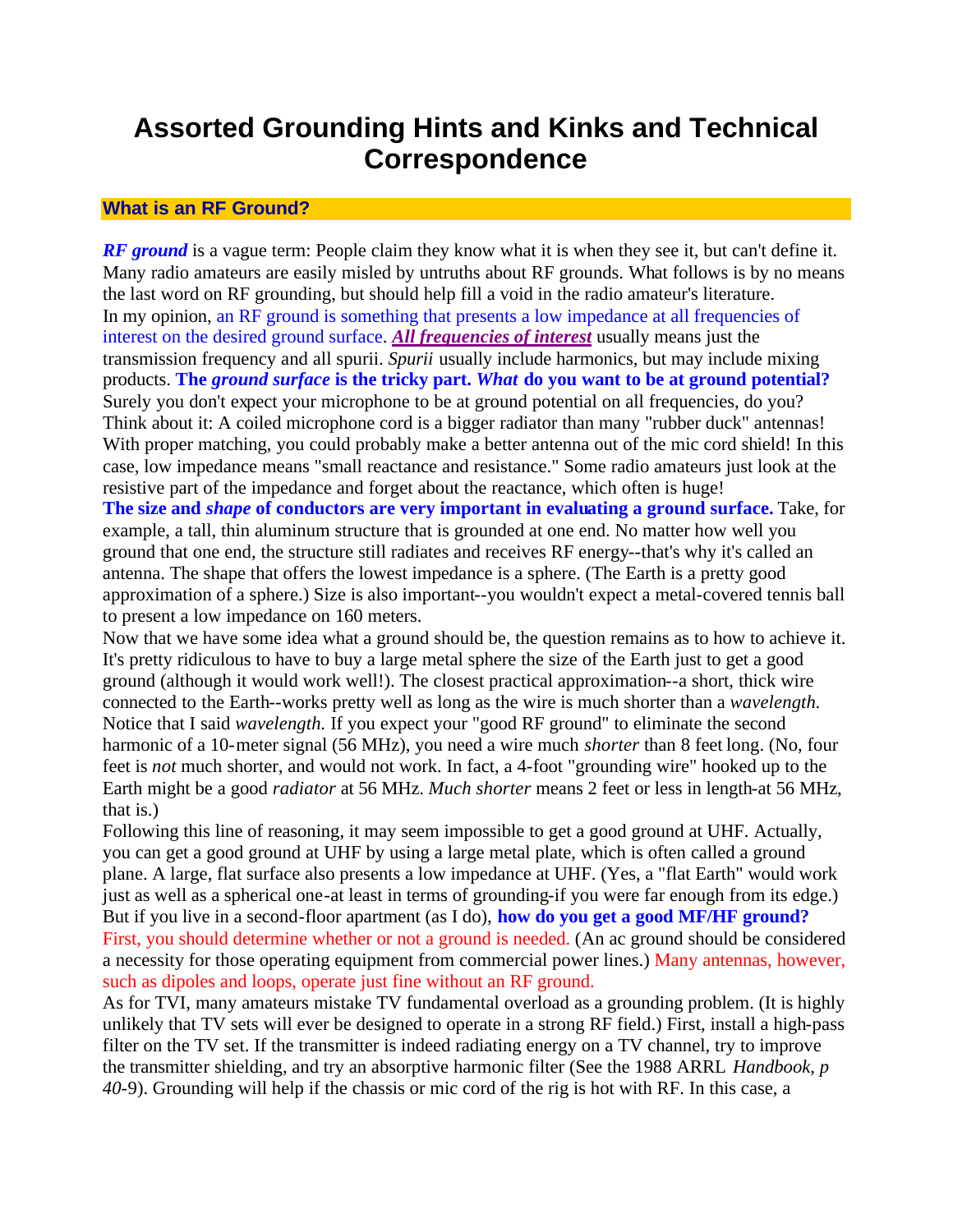quarter-wave, tuned counterpoise will provide grounding at one frequency (and its harmonics) on a small surface area. Grounding may or may not help situations involving RF feedback. It may be easier to dissipate and isolate the RF from various cords and wires using ferrite beads and toroids. Some people have asked me about measurement techniques for evaluating RF grounds. Well, if you connect a meter between two points that are at the same RF voltage, you may get a nonzero reading anyway! The meter leads can act as a loop antenna that can be expected to pick up RF fields. If you find an easy way around this problem, let me know about it. Zachary Lau, *KH6CP,*  ARRL *Lab* Engineer

### **Grounding Techniques**

The US Army Signal Corps recently reported on the results of improved grounding techniques for mobile field tactical radio stations.<sup>1</sup>These mobile stations are usually installed in trucks, and use vertical antennas. The ground system consists of a cable connected to a copper rod driven several feet into the earth. The typical ground resistance and RF impedance obtained, therefore, are often not optimal.

In order to improve the effective ground, field tests were made employing a number of ground rods mechanically connected in parallel around the mobile radio station. The ground rods were driven into the earth at various depths, and the resultant ground resistance and RF impedance measurements were recorded. Then the tests were repeated with ground rods mechanically connected in series and driven to different depths in the earth.

Analysis of the recorded data and the field radio transmission tests indicated that the use of four *series-connected ground* rods, driven only a foot or two into the earth, provided the most efficient ground system. These improved field-grounding techniques should be applicable to Amateur Radio stations, particularly during Field Day operations. Lt Col A US (ret) *David Talley, W2PF, Suite 1533-S, 10275 Collins Ave, Bal Harbour, FL 33154*

<sup>1</sup>Signal, Mar 1988, pp 79-80.

## **Conductivity in the Cold, Cold Ground**

*Assistant Technical Editor Steve Ford, WB81MY, said he'd received a query from a reader of the new "The Doctor is IN" column. (Unfortunately, we can't find a trace of that letter to identify who it was that wrote!) The fellow wondered what happens to ground conductivity when the ground is frozen. His antenna is a vertical, equipped with wire radials lying on top of the soil. Steve enlisted the help of Technical Advisor Roy Lewallen, W7EL. Here's Roy's response:*

That's an interesting question. I honestly don't know the answer. But whether the conductivity of the ground changes when frozen probably won't make any significant difference in the operation of a vertical. This is because the ground currents are flowing not just on the surface: They exponentially decay as one gets deeper [into the ground], but a skin depth at HF in most types of grounds is on the order of a meter or two. So, unless the ground freezes to a depth of several feet, even a large change in conductivity wouldn't make much difference. The effect will be further diluted by the fact that the impedance of the radial system is effectively in parallel with the ground resistance.

You've aroused my curiosity, though. I passed the question along to an old friend, Herb Holeman, WL7BIL. Herb works for the State of Alaska and is involved in sitting broadcast stations for the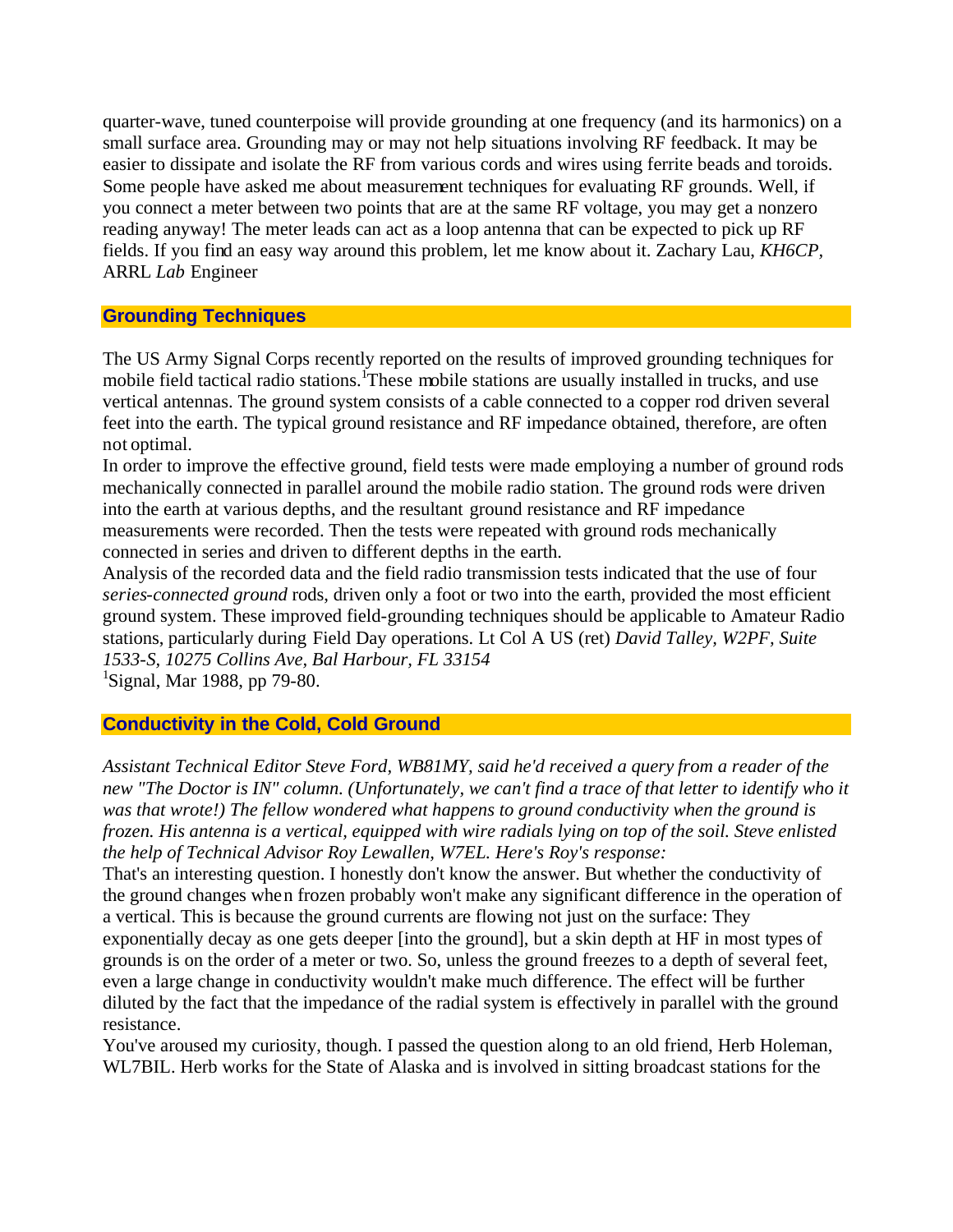State Public Radio Network. Since some of their stations are over permafrost, he should be able to find the answer if anyone can.

Herb did reply, and Roy wrote again to say:

Herb recalled some experiments, which were run, and they agree pretty much with the following information, located by a coworker, Linley Gumm:

... Measurements have revealed earth conductivity and permittivity coefficients of relatively small percentages at "normal" temperature ranges while at the freezing point both these constants manifest dramatic variations.

In the book<sup>4</sup> is a table, which shows among other entries--the information presented in Table 1. From the table, it appears that arctic land is about half as conductive as poor ground. When it freezes, water seems to drop in conductivity on the order of 100 times! Not surprisingly, the high dielectric constant of water drops to an earth-like value when it freezes. This moderates the effect of the lowered conductivity, but frozen seawater is equivalent only to poor earth.

"Let me point out, however, that this won't have an appreciable effect at HF unless the ground or water is frozen to a depth of several feet. Roy Lewallen, W7EL, ARRL Technical Advisor, 5470 SW 152nd Ave, Beaverton, OR 97007

4 P. Saveskie, *Radio Propagation Handbook* (Blue Ridge Summit: TAB Books, 1980). Table 1

|  |  | <b>Comparison of Earth Type with Conductivity and Permittivity</b> |
|--|--|--------------------------------------------------------------------|
|  |  |                                                                    |

| Earth Type  | Conductivity<br>(S/m) | Permittivity |
|-------------|-----------------------|--------------|
| Poor        |                       | $4.0 - 5.0$  |
|             | 0.001                 |              |
| Fresh water |                       | 80.0-81.0    |
|             | $0.001 - 0.01$        |              |
| Sea water   |                       | 80.0-81.0    |
|             | $3.0 - 5.0$           |              |
| Polar water |                       | 4.0          |
|             | 0.001                 |              |
| Polar ice   |                       | 3.0          |
|             | 0.000025              |              |
| Arctic land |                       | $3.0 - 5.0$  |
|             | 0.0005                |              |

# **No Ions in the Cold, Cold Ground**

I read with great interest Roy Lewallen's discussion of the conductivity of frozen soil and its effect on the performance of ground dependent antennas.<sup>2</sup> The effect of freezing on the electrical properties of soil is actually quite straightforward.

Few superficial soils contain high enough quantities of metallic conductors for this conductivity mechanism to contribute significantly to the soil's overall conductivity. Real soil conductivity is primarily a function of the medium's behavior as an aqueous solution of a dissociated electrolyte. Electric charges are conducted through such solutions by ion migration through the solvent under the influence of an applied electric field, analogous to electron movement through a metallic conductor carrying an electric current. As a result, seawater conductivity is high, owing to the high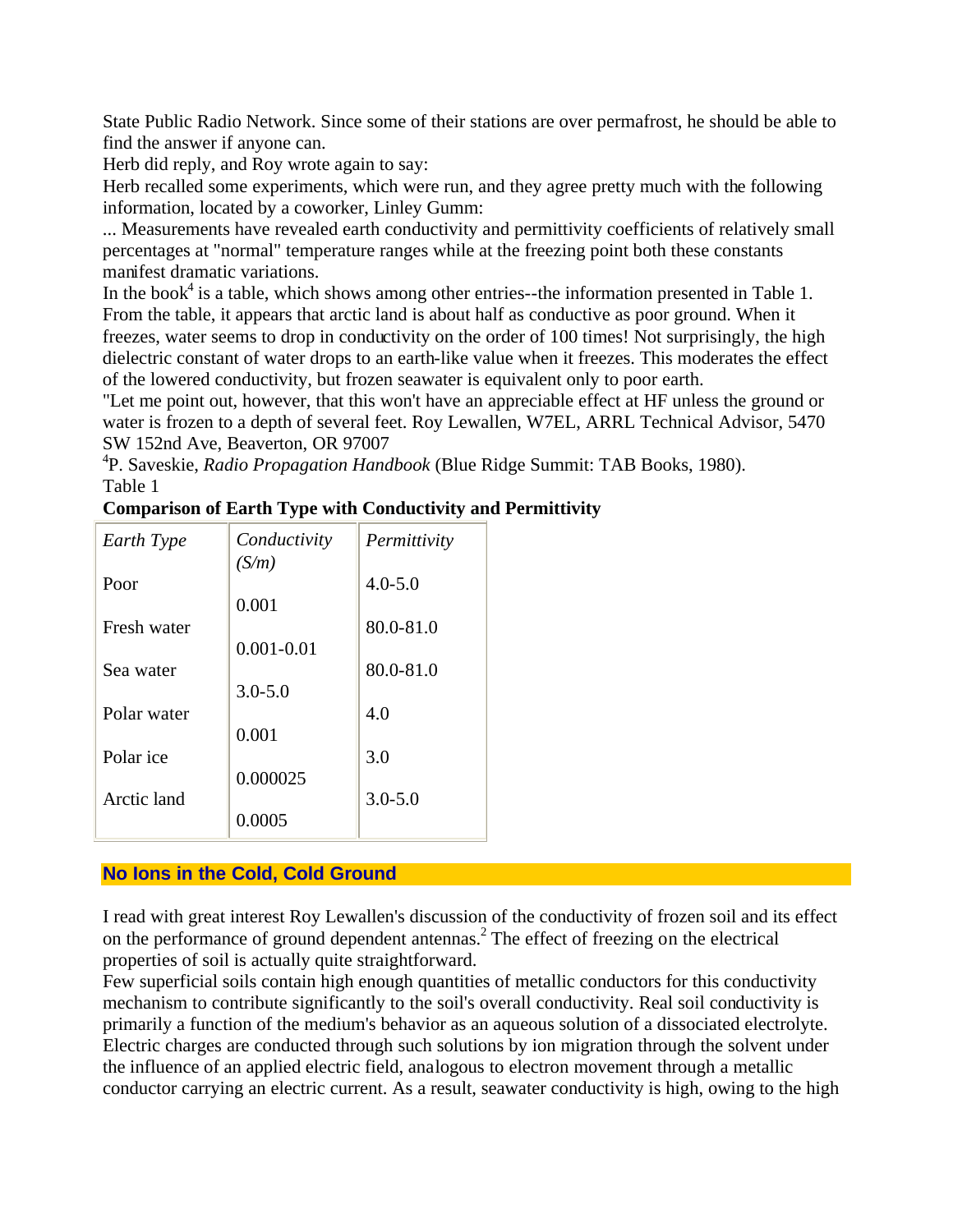concentration of sodium chloride, as well as calcium, magnesium and other conductive, ionic salts, whereas fresh-water conductivity is quite low given the very low concentration of diffusible ions. Pure water is largely an insulator, with only about  $10^{-7}$  molar concentration of H<sup>+</sup> and OH ions available to carry current.

Real-world soils owe their conductivity to two major effects: the soil's wetness and its relative content of available ionic salts to function as a conductive electrolyte in solution. Soil conductivity can be poor either because of low concentrations of these salts, or dry conditions where there exist no solvent medium for the transport of the ionic charges, and hence, electric currents.

Freezing represents a special case of functionally "dry" soil since ionic mobility--the ability of the ions to diffuse through the solvent medium--is reduced nearly to zero as the solvent makes the transition from liquid to solid. Further, the solubility of most common ionic salts decreases with falling temperatures--often dramatically when freezing--further reducing the concentration of available charges to carry current. The conductivity values from Saveskie<sup>3</sup> show this effect. Polar water, poor soil, arctic land and fresh water have nearly identical conductivities. Polar ice and frozen arctic land have even lower conductivities, with polar ice (nearly pure, ion-free water) virtually dielectric, as would be expected. Steven *Jones, KQ4WB,* -1101 *Lamorelle Ct*, *Virginia Beach, VA 23452* 

 $2^2$  R. Lewallen, "Conductivity in the Cold, Cold Ground," Technical Correspondence, QST, Jun *1993, p 73.* 

3 P. Saveskie, *Radio Propagation Handbook* (Blue Ridge Summit: TAB Books, 1980).

# **Is Your Radio Equipment REALLY Grounded?**

You may believe your radio equipment, antenna and tower are well grounded. After all, you drove the ground rods into the earth yourself and connected the ground wire to the rods with heavy-duty clamps.

This was my situation. Then I started snooping to locate some new QRN that seemed to be powerline related. I didn't discover the QRN source, but in the process I stumbled across something surprising about my ground connections.

With an ohmmeter, I measured an open circuit from the ground wire to its grounding clamp! This was true for both the equipment ground outside my radio room and for the ground at the base of my beam antenna.

I do understand that contact points oxidize and their resistance increases. But the ohmmeter's needle didn't move even on the instrument's X 1000 range! I had no grounds that worked! Correcting this situation seemed to be simple: Just solder or weld the ground wire to the ground rod. I did so, but this did not entirely solve the problem. Testing the grounds' resistance now mainly indicated the contact resistance between the ground rod and the earth itself. That resistance was too high. I realized that if the resistance between the wire and the top of the ground rod was high, the resistance between the bottom of the rod is probably high as well.

I installed my ground rods in 1979. They were neither copper nor copper-covered. I replaced them with 8-foot-long, 5/8-inch diameter rods that essentially consisted of 1/2-inch copper pipe with their centers solidly filled by iron rods.